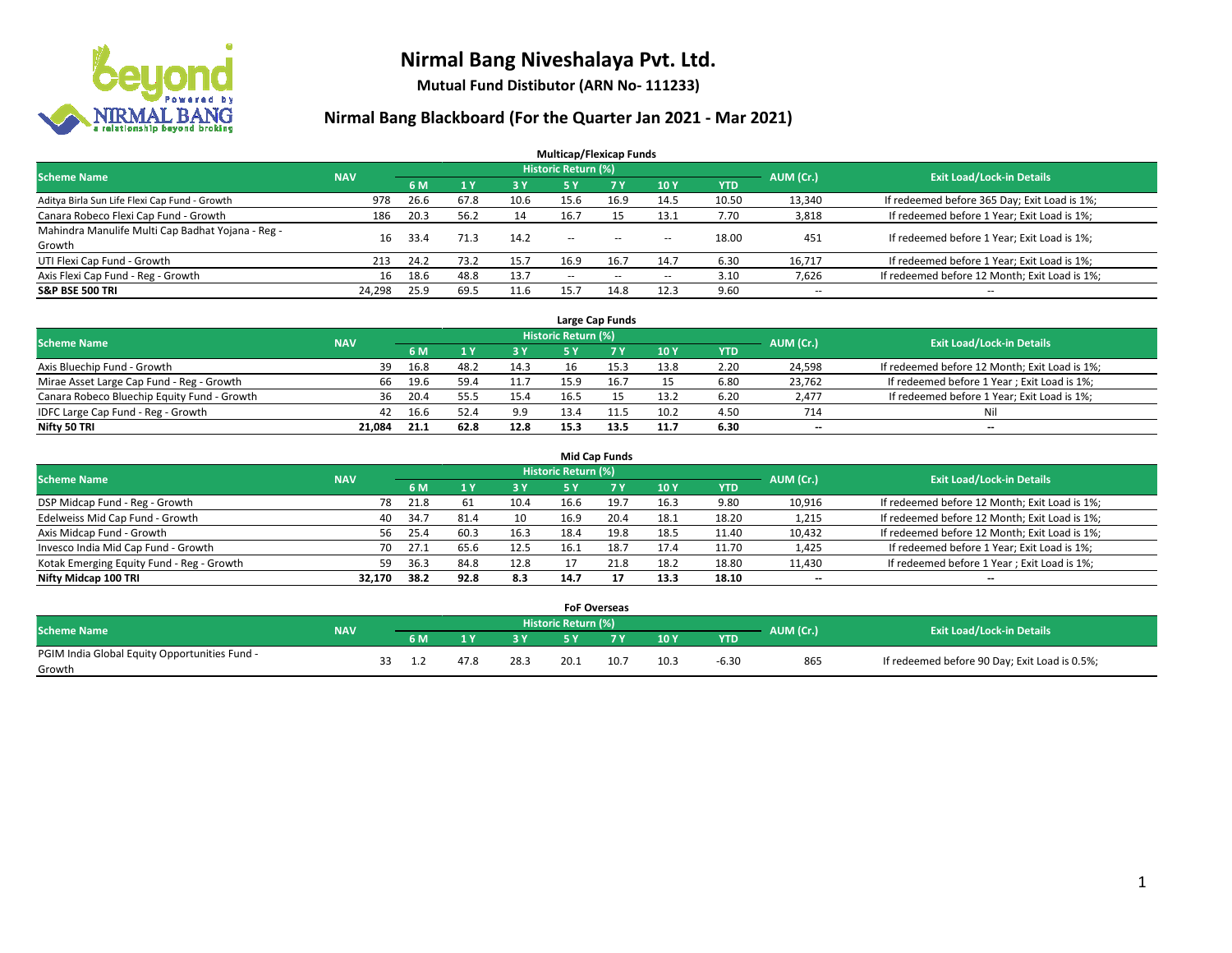

**Mutual Fund Distibutor (ARN No- 111233)**

|                                                  |            |      |      |      |                            | Large & Midcap |      |            |                          |                                              |
|--------------------------------------------------|------------|------|------|------|----------------------------|----------------|------|------------|--------------------------|----------------------------------------------|
| <b>Scheme Name</b>                               | <b>NAV</b> |      |      |      | <b>Historic Return (%)</b> |                |      |            | AUM (Cr.)                | <b>Exit Load/Lock-in Details</b>             |
|                                                  |            | 6 M  |      | 3 Y  | <b>5 Y</b>                 | 7 <sub>V</sub> | 10Y  | <b>YTD</b> |                          |                                              |
| Mirae Asset Emerging Bluechip Fund - Growth      | 81         | 29.8 |      | 17.1 | 21.4                       | 24.4           | 22.3 | 15.10      | 16,190                   | If redeemed before 1 Year; Exit Load is 1%;  |
| Canara Robeco Emerging Equities - Growth         | 131        | 22.7 | 64.5 | 11   | 17.5                       | 22.1           | 19.1 | 8.50       | 8,381                    | If redeemed before 1 Year; Exit Load is 1%;  |
| Principal Emerging Bluechip Fund - Growth        | 147        | 27.9 | 68.2 | 9.9  | 16.9                       | 20             | 17.8 | 11.40      | 2,519                    | If redeemed before 365 Day; Exit Load is 1%; |
| Invesco India Growth Opportunities Fund - Growth | 44         | 18.9 | 52.3 | 9.1  | 14.7                       | 15.3           | 13   | 5.90       | 3,653                    | If redeemed before 1 Year; Exit Load is 1%;  |
| Kotak Equity Opportunities Fund - Reg - Growth   | 165        | 24.9 | 61.9 | 12.8 | 15.9                       | 16.9           | 13.9 | 11.00      | 5,781                    | If redeemed before 1 Year; Exit Load is 1%;  |
| Tata Large & Mid Cap Fund - Reg - Growth         | 279        | 23.9 | 60.9 | 12   | 14                         | 15.4           | 13.6 | 10.10      | 2,153                    | If redeemed before 365 Day; Exit Load is 1%; |
| NIFTY Large Midcap 250 TRI                       | 10.075     | 29.5 | 75.5 | 11.6 | 16.6                       | 16.9           | 14   | 12.40      | $\overline{\phantom{a}}$ | --                                           |

| <b>Focused Funds</b>                                |            |      |      |      |                     |      |        |            |           |                                               |  |  |  |
|-----------------------------------------------------|------------|------|------|------|---------------------|------|--------|------------|-----------|-----------------------------------------------|--|--|--|
| <b>Scheme Name</b>                                  | <b>NAV</b> |      |      |      | Historic Return (%) |      |        |            | AUM (Cr.) | <b>Exit Load/Lock-in Details</b>              |  |  |  |
|                                                     |            | 6 M  |      | 3 Y  | 5 Y                 |      | 10Y    | <b>YTD</b> |           |                                               |  |  |  |
| Axis Focused 25 Fund - Growth                       | 39         | 21.2 | 59.2 | 12.3 | 17.6                |      | $\sim$ | 3.90       | 15,007    | If redeemed before 12 Month; Exit Load is 1%; |  |  |  |
| ICICI Prudential Focused Equity Fund - Ret - Growth | 41         | 29.8 | 63   | 11.8 | 13.5                | 12.9 | 11.4   | 12.60      | 1,217     | If redeemed before 1 Year; Exit Load is 1%;   |  |  |  |
| SBI Focused Equity Fund - Growth                    | 192        | 23.5 | 54.5 | 11.8 | 15.5                | 17.9 | 16.8   | 9.20       | 14,253    | If redeemed before 1 Year; Exit Load is 1%;   |  |  |  |
| <b>S&amp;P BSE 500 TRI</b>                          | 24.298     | 25.9 | 69.5 | 11.6 | 15.7                | 14.8 | 12.3   | 9.60       | $- -$     | $\overline{\phantom{a}}$                      |  |  |  |

|                                    |            |      |       |                            |      | <b>Small Cap Funds</b> |        |       |           |                                               |
|------------------------------------|------------|------|-------|----------------------------|------|------------------------|--------|-------|-----------|-----------------------------------------------|
| <b>Scheme Name</b>                 | <b>NAV</b> |      |       | <b>Historic Return (%)</b> |      |                        |        |       | AUM (Cr.) | <b>Exit Load/Lock-in Details</b>              |
|                                    |            | 6 M  |       | 73 Y.                      |      |                        | 10Y    | YTD   |           |                                               |
| Axis Small Cap Fund - Reg - Growth | 47         | 35.4 | 80.8  | 18.3                       | 18.6 |                        | $\sim$ | 19.50 | 4,485     | If redeemed before 12 Month; Exit Load is 1%; |
| DSP Small Cap Fund - Reg - Growth  | 84         | 34.9 | 99.9  | 8.4                        | 14.1 | 21.5                   | 18.7   | 17.90 | 6,455     | If redeemed before 12 Month; Exit Load is 1%; |
| SBI Small Cap Fund - Growth        | 84         | 39.3 | 92.4  | 12.6                       | 20.8 | 26.6                   |        | 17.60 | 7.570     | If redeemed before 1 Year; Exit Load is 1%;   |
| Nifty Smallcap 100 TRI             | 10.874     | 49.5 | 123.3 | 3.1                        | 12.4 | 13.3                   | 10.5   | 23.60 | $- -$     | $\overline{\phantom{a}}$                      |

| ELSS Schemes (Tax Saving u/s 80-C)           |                                  |      |      |      |           |        |            |            |           |     |  |  |  |
|----------------------------------------------|----------------------------------|------|------|------|-----------|--------|------------|------------|-----------|-----|--|--|--|
| <b>Scheme Name</b>                           | <b>Exit Load/Lock-in Details</b> |      |      |      |           |        |            |            |           |     |  |  |  |
|                                              | <b>NAV</b>                       | 6 M  | 71 Y | 3 Y  | <b>5Y</b> | 7V     | <b>10Y</b> | <b>YTD</b> | AUM (Cr.) |     |  |  |  |
| Aditya Birla Sun Life Tax Relief 96 - Growth | 38                               | 16.4 | 40.7 | 5.9  | 12.3      | 15.9   | 13.3       | 2.50       | 13,388    | Nil |  |  |  |
| Axis Long Term Equity Fund - Growth          | 62                               | 21.5 | 55.1 | 12.7 | 15.9      | 18     | 17.6       | 4.10       | 27,870    | Nil |  |  |  |
| Canara Robeco Equity Tax Saver Fund - Growth | 96                               | 24.6 | 64.7 | 16.5 | 17.2      | 16.5   | 14.1       | 10.20      | 2,044     | Nil |  |  |  |
| Invesco India Tax Plan - Growth              | 68                               | 21.8 | 56.5 | 10.5 | 14.8      | 16.7   | 14.6       | 6.60       | 1,544     | Nil |  |  |  |
| Mirae Asset Tax Saver Fund - Reg - Growth    | 26                               | 27.2 | 76.4 | 16.1 | 21.3      | $\sim$ | $\sim$     | 12.70      | 6,935     | Nil |  |  |  |
| S&P BSE 200 TRI                              | 7,783                            | 24.4 | 66.9 | 12.3 | 15.7      | 14.7   | 12.4       | 8.60       | $- -$     | $-$ |  |  |  |
|                                              |                                  |      |      |      |           |        |            |            |           |     |  |  |  |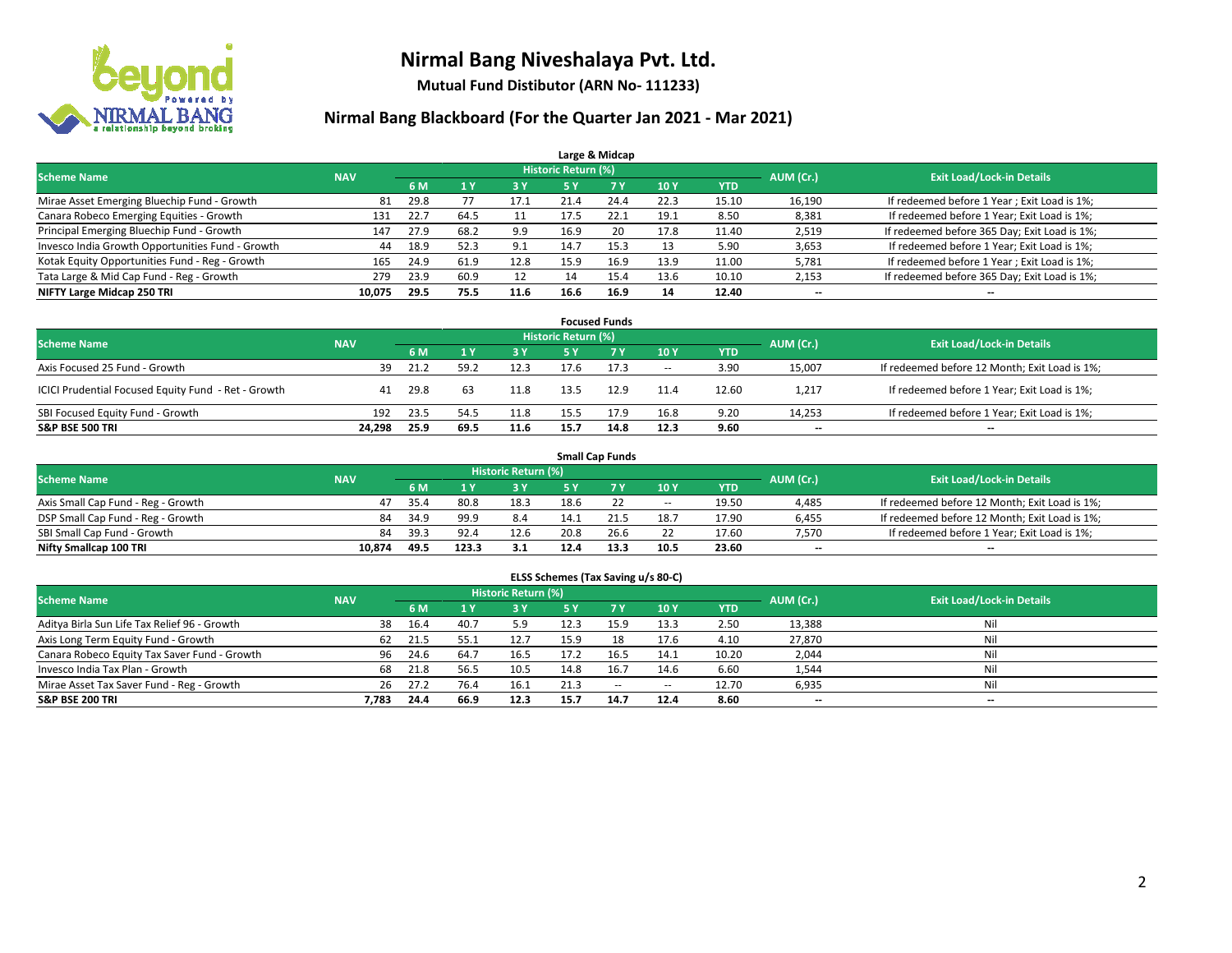

**Mutual Fund Distibutor (ARN No- 111233)**

| <b>Solution Oriented</b>                                  |            |      |      |                            |           |      |                          |            |           |                                               |  |  |  |
|-----------------------------------------------------------|------------|------|------|----------------------------|-----------|------|--------------------------|------------|-----------|-----------------------------------------------|--|--|--|
| <b>Scheme Name</b>                                        | <b>NAV</b> |      |      | <b>Historic Return (%)</b> |           |      |                          |            | AUM (Cr.) | <b>Exit Load/Lock-in Details</b>              |  |  |  |
|                                                           |            | 6 M  | 1Y   | 3 Y                        | <b>5Y</b> | 7Y   | 10Y                      | <b>YTD</b> |           |                                               |  |  |  |
| <b>HDFC Childrens Gift Fund</b>                           | 159        | 20.2 | 53.7 | 10.7                       | 13.9      | 14.2 | 14                       | 8.30       | 4,270     | Nil                                           |  |  |  |
| Tata Retirement Savings Fund - Moderate Plan - Reg        | 37         | 12.5 | 38.6 | 7.3                        | 13.3      | 16.1 | $\sim$                   | 3.10       | 1,361     | If redeemed before 61 Month; Exit Load is 1%; |  |  |  |
| Tata Retirement Savings Fund - Progressive Plan -<br>Reg  | 37         | 14.3 | 44.3 | 7.4                        | 14.9      | 16.3 | $\overline{\phantom{a}}$ | 3.70       | 995       | If redeemed before 61 Month; Exit Load is 1%; |  |  |  |
| Tata Retirement Savings Fund - Reg - Conservative<br>Plan | 24         | 4.8  | 14.7 |                            | q         | 9.9  | $\sim$                   | 1.20       | 168       | If redeemed before 61 Month; Exit Load is 1%; |  |  |  |
| <b>S&amp;P BSE 200 TRI</b>                                | 7,783      | 24.4 | 66.9 | 12.3                       | 15.7      | 14.7 | 12.4                     | 8.60       | --        | --                                            |  |  |  |

| <b>Index Fund</b>                                  |            |                                  |      |           |           |      |      |            |                          |                                               |  |  |  |  |
|----------------------------------------------------|------------|----------------------------------|------|-----------|-----------|------|------|------------|--------------------------|-----------------------------------------------|--|--|--|--|
| <b>Scheme Name</b>                                 | AUM (Cr.)  | <b>Exit Load/Lock-in Details</b> |      |           |           |      |      |            |                          |                                               |  |  |  |  |
|                                                    | <b>NAV</b> | 6 M                              |      | <b>3Y</b> | <b>5Y</b> | 7 Y  | 10Y  | <b>YTD</b> |                          |                                               |  |  |  |  |
| HDFC Index Fund-NIFTY 50 Plan                      | 136        | 20.8                             | 61.9 | 12.1      | 14.7      |      | 10.9 | 6.10       | 2,750                    | If redeemed before 3 Day; Exit Load is 0.25%; |  |  |  |  |
| ICICI Prudential Nifty Next 50 Index Fund - Growth | 32         | 25.9                             | 56.5 |           | 13.3      | 14.7 | 12.5 | 9.90       | 1,036                    | Nil                                           |  |  |  |  |
| UTI Nifty Index Fund - Growth                      | 98         | 21.0                             | 62.4 | 12.4      | 14.9      | 13.1 |      | 6.20       | 3,592                    | Nil                                           |  |  |  |  |
| Nifty 50 TRI                                       | 21.084     | 21.1                             | 62.8 | 12.8      | 15.3      | 13.5 | 11.7 | 6.30       | $\overline{\phantom{a}}$ | $\overline{\phantom{a}}$                      |  |  |  |  |

|                                       |            |            |      |                     |      | <b>Contra/Value Fund</b> |      |      |           |                                             |
|---------------------------------------|------------|------------|------|---------------------|------|--------------------------|------|------|-----------|---------------------------------------------|
| <b>Scheme Name</b>                    | <b>NAV</b> |            |      | Historic Return (%) |      |                          |      |      | AUM (Cr.) | <b>Exit Load/Lock-in Details</b>            |
|                                       |            | 6 M        |      | RУ                  |      |                          | 10Y  | YTD  |           |                                             |
| Invesco India Contra Fund - Growth    |            | 23.7<br>64 | 61.7 | 10.1                | 16.4 | 18                       | 15.1 | 8.30 | 6,438     | If redeemed before 1 Year; Exit Load is 1%; |
| UTI Value Opportunities Fund - Growth |            | 84<br>25.3 | 66.  | 11.9                | 14   |                          | 12.1 | 9.70 | 5,515     | If redeemed before 1 Year; Exit Load is 1%; |
| <b>S&amp;P BSE 500 TRI</b>            | 24.298     | 25.9       | 69.5 | 11.6                | 15.7 | 14.8                     | 12.3 | 9.60 | $- -$     | $\overline{\phantom{a}}$                    |

|                                                                           |            |      |                         |                     |      | Sector/Thematic |      |            |           |                                               |
|---------------------------------------------------------------------------|------------|------|-------------------------|---------------------|------|-----------------|------|------------|-----------|-----------------------------------------------|
| <b>Scheme Name</b>                                                        | <b>NAV</b> |      |                         | Historic Return (%) |      |                 |      |            | AUM (Cr.) | <b>Exit Load/Lock-in Details</b>              |
|                                                                           |            | 6 M  | $\mathbf{A} \mathbf{v}$ | <b>3Y</b>           | 5 Y  | 7 Y             | 10Y  | <b>YTD</b> |           |                                               |
| Canara Robeco Consumer Trends Fund - Reg -<br>Growth                      | 55.        | 21.9 | 55.4                    | 13.4                | 17.8 | 18.5            | 15.1 | 7.20       | 561       | If redeemed before 1 Year; Exit Load is 1%;   |
| Mirae Asset Great Consumer Fund - Growth                                  | 45         | 22.9 | 59.2                    | 10.4                |      | 16.7            | 16.1 | 9.70       | 1.174     | If redeemed before 1 Year; Exit Load is 1%;   |
| ICICI Prudential Technology Fund - Growth                                 | 112        | 32.2 | 129.4                   | 28.5                | 22.4 | 21              | 20.1 | 13.60      | 1,818     | If redeemed before 15 Day; Exit Load is 1%;   |
| Nippon India Pharma Fund - Growth                                         | 285        | 25.5 | 59.8                    | 26.3                | 16.5 | 17.8            | 17.9 | 12.40      | 4,812     | If redeemed before 1 Month; Exit Load is 1%;  |
| BNP Paribas India Consumption Fund - Reg - Growth                         | 16         | 20.5 | 46.9                    | $\sim$              | --   | --              | --   | 6.80       | 699       | If redeemed before 12 Month; Exit Load is 1%; |
| ICICI Prudential Banking and Financial Services Fund -<br>Retail - Growth | 73         | 31.6 | 72.5                    | 6.7                 | 16.3 | 16.6            | 15   | 11.40      | 3,865     | If redeemed before 15 Day; Exit Load is 1%;   |
| <b>S&amp;P BSE 500 TRI</b>                                                | 24,298     | 25.9 | 69.5                    | 11.6                | 15.7 | 14.8            | 12.3 | 9.60       | --        | --                                            |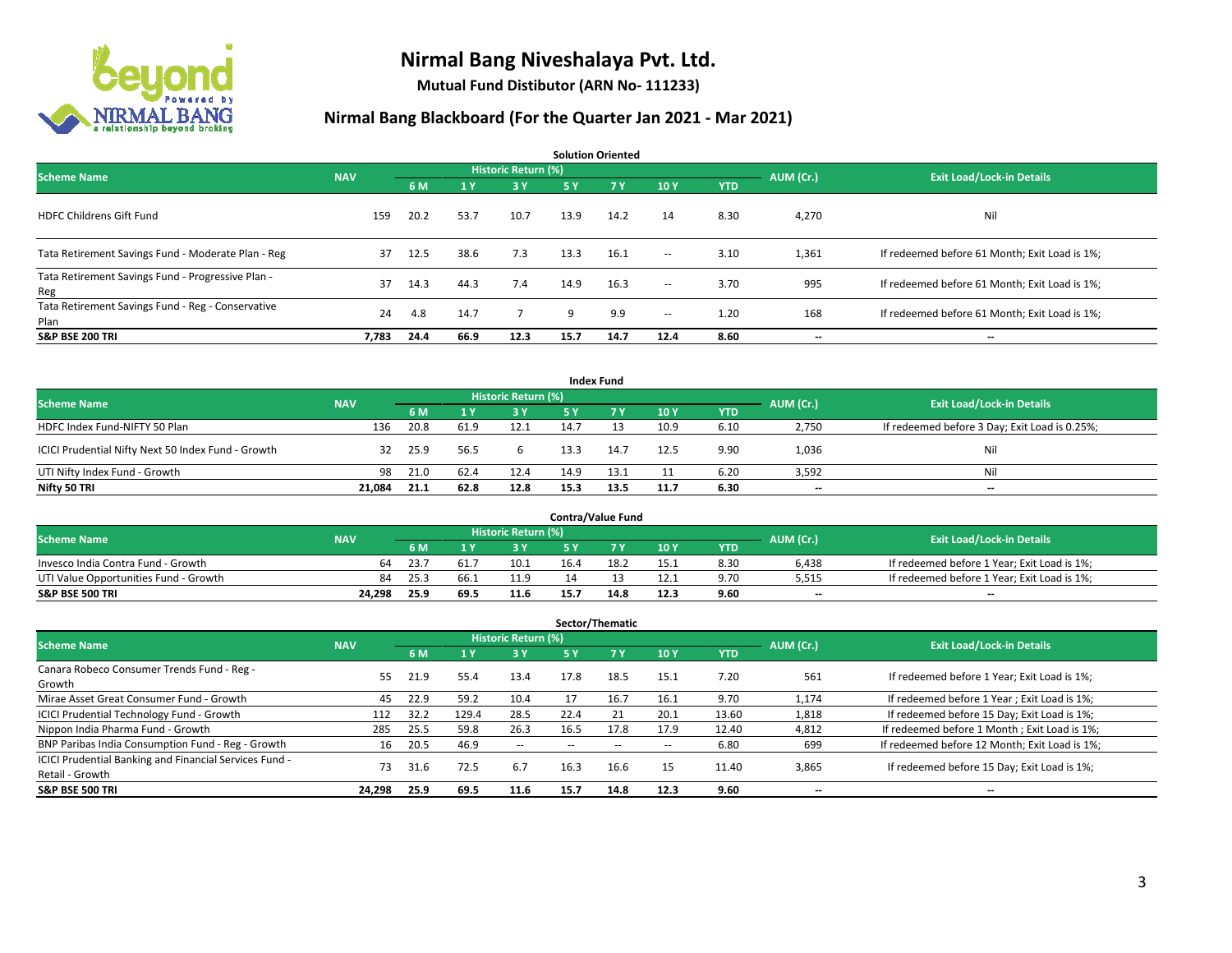

**Mutual Fund Distibutor (ARN No- 111233)**

| <b>Dynamic Asset Allocation Funds</b>                      |            |      |      |                            |      |        |       |            |           |                                               |  |  |  |
|------------------------------------------------------------|------------|------|------|----------------------------|------|--------|-------|------------|-----------|-----------------------------------------------|--|--|--|
| <b>Scheme Name</b>                                         | <b>NAV</b> |      |      | <b>Historic Return (%)</b> |      |        |       |            | AUM (Cr.) | <b>Exit Load/Lock-in Details</b>              |  |  |  |
|                                                            |            | 6 M  |      | 3 Y                        | 5 Y  | 7 Y    | 10Y   | <b>YTD</b> |           |                                               |  |  |  |
| ICICI Prudential Balanced Advantage Fund - Reg -<br>Growth | 45         | 13.0 | 39.3 | 10                         | 11.5 | 12     | 12.5  | 5.20       | 30,281    | If redeemed before 1 Year; Exit Load is 1%;   |  |  |  |
| Nippon India Balanced Advantage Fund - Growth              | 111        | 14.9 | 35.2 | 8.7                        | 12.3 | 12.5   | 10.9  | 5.40       | 3,310     | If redeemed before 12 Month; Exit Load is 1%; |  |  |  |
| Edelweiss Balanced Advantage Fund - Growth                 | 32         | 15.7 | 37.5 | 11.9                       |      | 12.6   |       | 5.50       | 3,315     | If redeemed before 365 Day; Exit Load is 1%;  |  |  |  |
| Kotak Balanced Advantage Fund - Reg - Growth               | 13         | 10.0 | 35.5 | $\sim$                     | --   | $\sim$ | $\!-$ | 3.50       | 8,114     | If redeemed before 1 Year; Exit Load is 1%;   |  |  |  |
| NIFTY 50 Hybrid Composite Debt 65:35 Index                 | 12.905     | 14.3 | 40.6 | 12.5                       | 13.5 | 12.5   | 11.1  | 4.40       | $- -$     | --                                            |  |  |  |

| <b>Hybrid Aggressive</b>                        |            |      |      |                            |      |      |        |            |           |                                               |  |  |  |  |
|-------------------------------------------------|------------|------|------|----------------------------|------|------|--------|------------|-----------|-----------------------------------------------|--|--|--|--|
| <b>Scheme Name</b>                              | <b>NAV</b> |      |      | <b>Historic Return (%)</b> |      |      |        |            | AUM (Cr.) | <b>Exit Load/Lock-in Details</b>              |  |  |  |  |
|                                                 |            | 6 M  |      | $\sim$ v                   |      |      | 10Y    | <b>YTD</b> |           |                                               |  |  |  |  |
| Canara Robeco Equity Hybrid Fund - Growth       |            | 15.7 | 42.1 | 12.5                       | 14.1 |      | 13.4   | 5.90       | 4,982     | If redeemed before 1 Year; Exit Load is 1%;   |  |  |  |  |
| SBI Equity Hybrid Fund - Growth                 | 175        | 19.3 | 43.3 | 11.4                       |      |      | 13.4   | 6.60       | 37.727    | If redeemed before 12 Month; Exit Load is 1%; |  |  |  |  |
| Mirae Asset Hybrid - Equity Fund - Reg - Growth | 19         | 17.8 | 45.  | 11.9                       | 14.1 | $-$  | $\sim$ | 7.30       | 4,829     | If redeemed before 1 Year; Exit Load is 1%;   |  |  |  |  |
| NIFTY 50 Hybrid Composite Debt 65:35 Index      | 12.905     | 14.3 | 40.6 | 12.5                       | 13.5 | 12.5 | 11.1   | 4.40       | $-$       | $-$                                           |  |  |  |  |

| Gold                                    |            |        |      |                     |     |     |                          |            |           |                                                                  |  |  |  |
|-----------------------------------------|------------|--------|------|---------------------|-----|-----|--------------------------|------------|-----------|------------------------------------------------------------------|--|--|--|
| <b>Scheme Name</b>                      | <b>NAV</b> |        |      | Historic Return (%) |     |     |                          |            | AUM (Cr.) | <b>Exit Load/Lock-in Details</b>                                 |  |  |  |
|                                         |            | 6 M    |      | 73 Y.               | 5 Y |     | 10Y                      | <b>YTD</b> |           |                                                                  |  |  |  |
| HDFC Gold Fund - Growth                 | 15         | $-9.3$ | 0.4  | 13.6                | 8.3 | 5.4 | $\overline{\phantom{a}}$ | $-5.80$    | 1,062     | If redeemed before 6 Months; Exit Load is 2%; If redeemed bet. 6 |  |  |  |
|                                         |            |        |      |                     |     |     |                          |            |           | Months to 12 Months; Exit Load is 1%;                            |  |  |  |
| Kotak Gold Fund - Reg - Growth          | 20         | $-9.2$ |      | 14.4                |     |     | 6.3                      | $-5.40$    | 897       | If redeemed before 1 Year; Exit Load is 1%;                      |  |  |  |
| Nippon India Gold Savings Fund - Growth | 19         | $-9.7$ |      | 13.4                |     |     | 6.2                      | $-5.90$    | 1,346     | If redeemed before 15 Day; Exit Load is 1%;                      |  |  |  |
| <b>Prices of Gold</b>                   | 47.569     | -8.8   | 16.1 | 15.1                | 9.6 | 6.8 | 8.1                      | -4.90      | --        | $- -$                                                            |  |  |  |

| <b>Arbitrage Fund</b>                      |            |           |                                  |     |     |  |     |                          |            |        |                                                 |  |  |
|--------------------------------------------|------------|-----------|----------------------------------|-----|-----|--|-----|--------------------------|------------|--------|-------------------------------------------------|--|--|
| <b>Scheme Name</b>                         | <b>NAV</b> | AUM (Cr.) | <b>Exit Load/Lock-in Details</b> |     |     |  |     |                          |            |        |                                                 |  |  |
|                                            |            |           | 1 M.                             | 3 M | 6 M |  |     | 3 Y                      | <b>YTD</b> |        |                                                 |  |  |
| IDFC Arbitrage Fund - Reg - Growth         |            | 26        | 4.3                              |     | 3.3 |  | 4.4 |                          | 3.40       | 6,825  | If redeemed before 1 Month; Exit Load is 0.25%; |  |  |
| Kotak Equity Arbitrage Fund - Reg - Growth |            | 29        | 5.0                              | 4.5 |     |  | 4.7 | 5.3                      | 3.90       | 18.952 | If redeemed before 30 Day; Exit Load is 0.25%;  |  |  |
| Tata Arbitrage Fund - Reg - Growth         |            |           | 5.3                              | 4.b |     |  | 5.1 | $\overline{\phantom{a}}$ | 3.80       | 4.270  | If redeemed before 30 Day; Exit Load is 0.25%;  |  |  |
| Nippon India Arbitrage Fund - Growth       |            |           |                                  | 4.4 |     |  | 4.1 |                          | 3.70       | 11,038 | If redeemed before 1 Month; Exit Load is 0.25%; |  |  |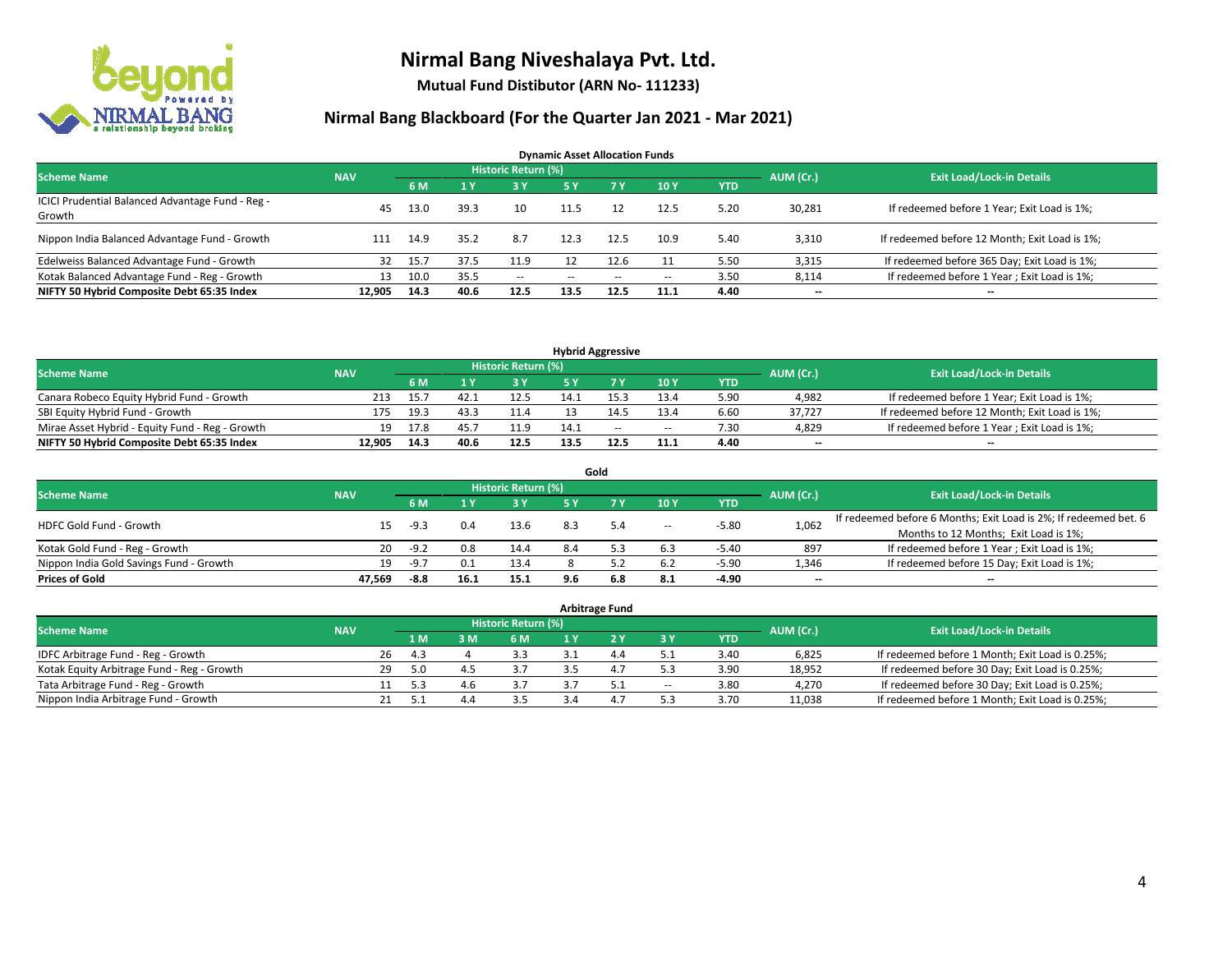

**Mutual Fund Distibutor (ARN No- 111233)**

| <b>Overnight Fund</b>                          |            |     |              |                            |     |              |            |                 |                          |                                  |  |  |  |  |
|------------------------------------------------|------------|-----|--------------|----------------------------|-----|--------------|------------|-----------------|--------------------------|----------------------------------|--|--|--|--|
| <b>Scheme Name</b>                             | <b>NAV</b> |     |              | <b>Historic Return (%)</b> |     |              | <b>YTM</b> | Avg             | AUM (Cr.)                | <b>Exit Load/Lock-in Details</b> |  |  |  |  |
|                                                |            | 1W  | 2 W          | l M                        | 3 M | $\sqrt{1}$ Y |            | <b>Maturity</b> |                          |                                  |  |  |  |  |
| IDFC Overnight Fund - Reg - Growth             | 1,098      | 3.0 |              |                            |     | 2.9          | 3.25       | 0.01            | 1,377                    | Nil                              |  |  |  |  |
| Tata Overnight Fund - Reg - Growth             | 1,087      | 3.1 | $\mathbf{a}$ |                            |     |              | 3.29522    | 0.01            | 2,031                    | Nil                              |  |  |  |  |
| SBI Overnight Fund - Growth                    | 3,330      | 3.1 | 2            | 3.1                        |     |              | 3.37       | 0.00            | 16,581                   | Nil                              |  |  |  |  |
| ICICI Prudential Overnight Fund - Reg - Growth | 111        | 3.0 |              |                            |     | 2.9          | 3.28017    | 0.01            | 13,195                   | Nil                              |  |  |  |  |
| Nippon India Overnight Fund - Reg - Growth     | 111        | 3.0 |              |                            |     |              | 3.26451    | 0.01            | 6,370                    | Nil                              |  |  |  |  |
| <b>CRISIL Liquid Fund Index</b>                | $- -$      | 3.3 | 3.4          | 3.5                        | 3.6 | 3.9          | --         | --              | $\overline{\phantom{m}}$ | --                               |  |  |  |  |

| <b>Liquid Funds</b>                              |            |                |    |                     |     |     |                          |                 |           |                                  |  |  |  |
|--------------------------------------------------|------------|----------------|----|---------------------|-----|-----|--------------------------|-----------------|-----------|----------------------------------|--|--|--|
| <b>Scheme Name</b>                               | <b>NAV</b> |                |    | Historic Return (%) |     |     | <b>YTM</b>               | Avg             | AUM (Cr.) | <b>Exit Load/Lock-in Details</b> |  |  |  |
|                                                  |            | 1 <sub>W</sub> | 2W | 1 M                 | 3 M |     |                          | <b>Maturity</b> |           |                                  |  |  |  |
| Aditya Birla Sun Life Liquid Fund - Reg - Growth | 330        | 2.9            |    |                     |     |     | 3.45                     | 0.09            | 30,938    | *Ref Footnote                    |  |  |  |
| ICICI Prudential Liquid Fund - Reg - Growth      | 304        | 2.8            |    |                     |     |     | 3.39509                  | 0.10            | 40,714    | *Ref Footnote                    |  |  |  |
| Kotak Liquid Fund - Reg - Growth                 | 4,154      | 2.9            |    |                     |     |     | 3.40052                  | 0.10            | 33,474    | *Ref Footnote                    |  |  |  |
| Nippon India Liquid Fund - Growth                | 5,013      | 2.8            |    |                     |     |     | 3.35758                  | 0.12            | 22,828    | *Ref Footnote                    |  |  |  |
| Mahindra Manulife Liquid Fund - Reg - Growth     | 1,334      | 2.9            |    |                     |     |     | 3.45                     | 0.10            | 1,639     | *Ref Footnote                    |  |  |  |
| <b>CRISIL Liquid Fund Index</b>                  | $- -$      | 3.3            |    | 3.5                 | 3.6 | 3.9 | $\overline{\phantom{a}}$ | $- -$           | $- -$     | $-$                              |  |  |  |

| <b>Ultra Short Fund</b>                                                                                                              |       |      |     |     |     |       |                          |                          |        |     |  |  |  |  |
|--------------------------------------------------------------------------------------------------------------------------------------|-------|------|-----|-----|-----|-------|--------------------------|--------------------------|--------|-----|--|--|--|--|
| <b>Historic Return (%)</b><br>Avg<br><b>Exit Load/Lock-in Details</b><br>AUM (Cr.)<br><b>Scheme Name</b><br><b>NAV</b><br><b>YTM</b> |       |      |     |     |     |       |                          |                          |        |     |  |  |  |  |
|                                                                                                                                      |       | 1 M  | 3 M | 6 M | 1 Y | 3Y    |                          | <b>Maturity</b>          |        |     |  |  |  |  |
| HDFC Ultra Short Term Fund - Reg - Growth                                                                                            | 12    | 4.1  | 4.4 | 3.7 |     | $- -$ | 4.01055                  | 0.61                     | 15,279 | Nil |  |  |  |  |
| ICICI Prudential Ultra Short Term Fund - Growth                                                                                      | 22    | 4.2  | 4.7 | 4.1 | 6.1 |       | 4.72798                  | 0.45                     | 9,539  | Nil |  |  |  |  |
| UTI Ultra Short Term Fund - Growth                                                                                                   | 3.271 | -3.5 |     | 3.6 |     | 4.8   | 3.97                     | 0.38                     | 2,328  | Ni  |  |  |  |  |
| Aditya Birla Sun Life Savings Fund - Reg - Growth                                                                                    | 425   | 4.6  | 4.9 | 4   | 6.3 | 7.3   | 4.11                     | 0.54                     | 18,188 | Nil |  |  |  |  |
| <b>NIFTY Ultra Short Duration Debt Index</b>                                                                                         | 4.278 | 4.6  | 4.3 | 3.9 | 4.6 | 6.7   | $\overline{\phantom{a}}$ | $\overline{\phantom{a}}$ | $- -$  | $-$ |  |  |  |  |

| <b>Money Market Fund</b>                         |            |                |     |                            |     |           |                          |                 |                          |                                               |  |  |  |  |
|--------------------------------------------------|------------|----------------|-----|----------------------------|-----|-----------|--------------------------|-----------------|--------------------------|-----------------------------------------------|--|--|--|--|
| <b>Scheme Name</b>                               | <b>NAV</b> |                |     | <b>Historic Return (%)</b> |     |           | <b>YTM</b>               | Avg             | AUM (Cr.)                | <b>Exit Load/Lock-in Details</b>              |  |  |  |  |
|                                                  |            | 1 <sub>M</sub> | 3M  | <b>6 M</b>                 | 1 Y | $Z$ 3 $V$ |                          | <b>Maturity</b> |                          |                                               |  |  |  |  |
| Aditya Birla Sun Life Money Manager Fund - Reg - | 286        | 4.2            | 4.5 | 3.9                        |     |           | 3.83                     | 0.43            | 14,499                   | Nil                                           |  |  |  |  |
| Growth                                           |            |                |     |                            | 5.4 |           |                          |                 |                          |                                               |  |  |  |  |
| SBI Savings Fund - Growth                        | 33         | 3.6            | 3.9 | 3.4                        |     |           | 3.84                     | 0.45            | 24,547                   | If redeemed before 3 Days; Exit Load is 0.1%; |  |  |  |  |
| HDFC Money Market Fund - Growth                  | 4,437      | 4.0            | 4.4 | 3.8                        |     |           | 3.85366                  | 0.48            | 14,232                   | Nil                                           |  |  |  |  |
| Tata Money Market Fund - Reg - Growth            | 3,657      | 4.4            | 4.7 |                            |     | 4.4       | 3.96606                  | 0.60            | 3,236                    | Nil                                           |  |  |  |  |
| <b>CRISIL Liquid Fund Index</b>                  | $- -$      | 3.5            | 3.6 | 3.5                        | 3.9 | 5.9       | $\overline{\phantom{a}}$ | $- -$           | $\overline{\phantom{a}}$ | $- -$                                         |  |  |  |  |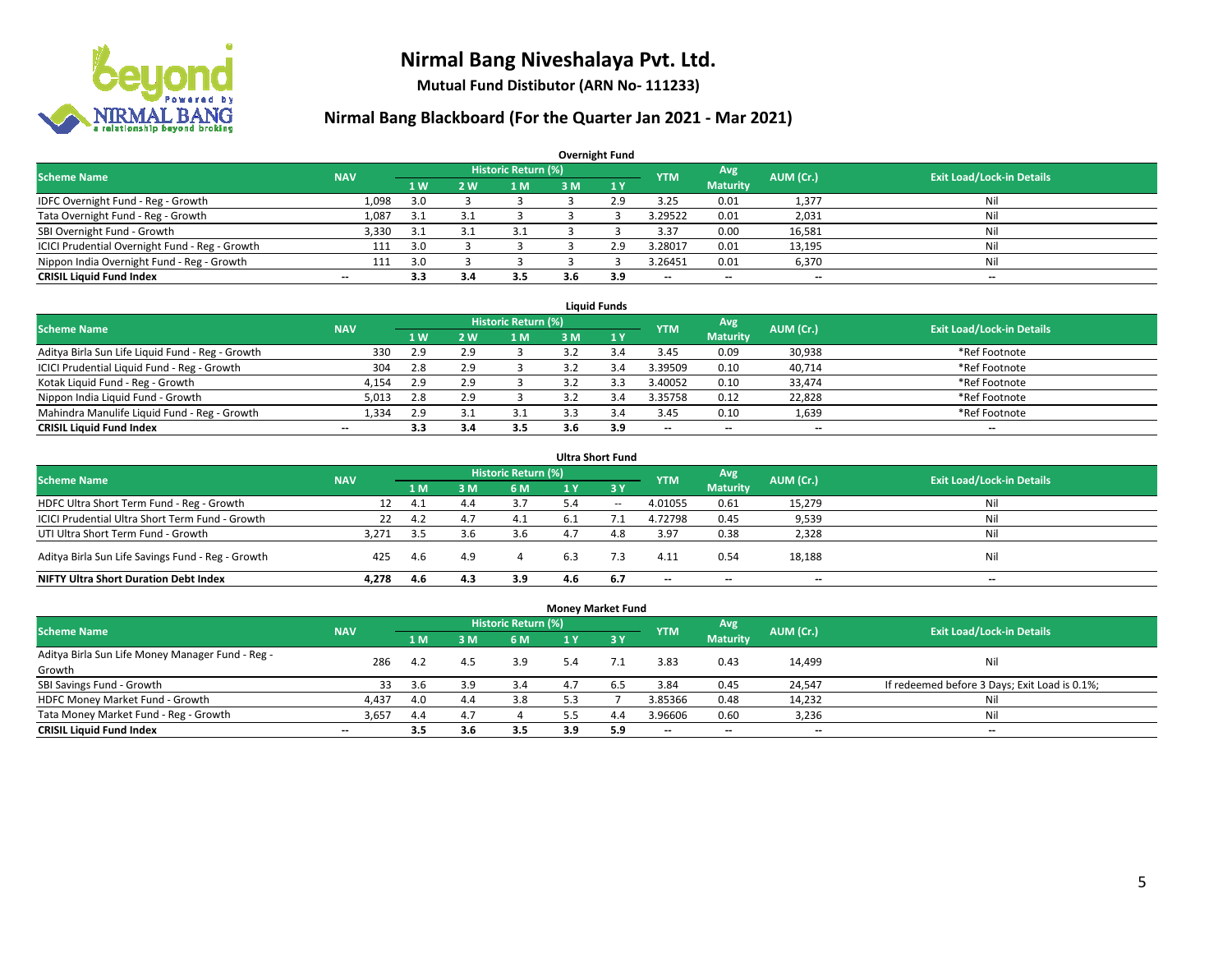

**Mutual Fund Distibutor (ARN No- 111233)**

| <b>Short Term Fund</b>                           |            |    |                |     |                     |     |     |            |                 |           |                                  |  |  |  |
|--------------------------------------------------|------------|----|----------------|-----|---------------------|-----|-----|------------|-----------------|-----------|----------------------------------|--|--|--|
| <b>Scheme Name</b>                               | <b>NAV</b> |    |                |     | Historic Return (%) |     |     | <b>YTM</b> | Avg \           | AUM (Cr.) | <b>Exit Load/Lock-in Details</b> |  |  |  |
|                                                  |            |    | 1 <sub>M</sub> | 3 M | 6 M                 |     |     |            | <b>Maturity</b> |           |                                  |  |  |  |
| HDFC Short Term Debt Fund - Growth               |            | 25 | 7.9            |     |                     | 8.9 | 8.8 | 5.32       | 3.27            | 17.443    | Nil                              |  |  |  |
| Nippon India Short Term Fund - Growth            |            | 41 | 8.0            |     | 4.9                 |     |     | 5.37       | 2.53            | 8,375     | Nil                              |  |  |  |
| <b>ICICI Prudential Short Term Fund - Growth</b> |            | 46 | -6.8           | 5.6 | 4.3                 | 8.6 | 8.6 | 5.41       | 3.76            | 22,193    | Nil                              |  |  |  |

| <b>Low Duration Fund</b>                     |            |     |  |                     |  |  |            |                 |           |                                  |  |  |  |  |
|----------------------------------------------|------------|-----|--|---------------------|--|--|------------|-----------------|-----------|----------------------------------|--|--|--|--|
| <b>Scheme Name</b>                           | <b>NAV</b> |     |  | Historic Return (%) |  |  | <b>YTM</b> | Avg             | AUM (Cr.) | <b>Exit Load/Lock-in Details</b> |  |  |  |  |
|                                              |            | 1 M |  | 6 M                 |  |  |            | <b>Maturity</b> |           |                                  |  |  |  |  |
| <b>HDFC Low Duration Fund - Growth</b>       | 45.        | 57  |  |                     |  |  | 4.74959    | 2.67            | 23,013    | Nil                              |  |  |  |  |
| ICICI Prudential Savings Fund - Reg - Growth | 418        | 4.3 |  | 4.2                 |  |  | 4.76136    | 3.88            | 28,269    | Nil                              |  |  |  |  |
| Kotak Low Duration Fund - Std - Growth       | 2.642      | 5.0 |  |                     |  |  | 4.58567    | 1.55            | 11,861    | Nil                              |  |  |  |  |

| <b>Banking &amp; PSU Bond Funds</b>                 |            |    |     |     |                     |     |     |            |                 |           |                                  |  |  |  |
|-----------------------------------------------------|------------|----|-----|-----|---------------------|-----|-----|------------|-----------------|-----------|----------------------------------|--|--|--|
| <b>Scheme Name</b>                                  | <b>NAV</b> |    |     |     | Historic Return (%) |     |     | <b>YTM</b> | Avg             | AUM (Cr.) | <b>Exit Load/Lock-in Details</b> |  |  |  |
|                                                     |            |    | 1 M | . M | 6 M                 |     |     |            | <b>Maturity</b> |           |                                  |  |  |  |
| HDFC Banking and PSU Debt Fund - Reg - Growth       |            | 18 | 8.0 |     | 3.9                 |     |     | 5.60       | 4.13            | 9,844     | Nil                              |  |  |  |
| Tata Banking & PSU Debt Fund - Reg - Growth         |            |    | 9.0 |     | 3.3                 | 8.4 | $-$ | 5.61       | 3.64            | 471       | Nil                              |  |  |  |
| Kotak Banking and PSU Debt Fund - Reg - Growth      |            |    | 6.3 | 4.8 |                     |     | 8.9 | 5.73923    | 4.65            | 9,675     | Nil                              |  |  |  |
| Nippon India Banking & PSU Debt Fund - Reg - Growth |            | 16 | 6.0 |     |                     | ם ד |     | 5.02185    | 3.26            | 6,918     | Nil                              |  |  |  |

| <b>Corporate Bond Funds</b>                         |            |     |      |          |                     |     |       |            |                 |           |                                  |  |  |
|-----------------------------------------------------|------------|-----|------|----------|---------------------|-----|-------|------------|-----------------|-----------|----------------------------------|--|--|
| <b>Scheme Name</b>                                  |            |     |      |          | Historic Return (%) |     |       | <b>YTM</b> | Avg             | AUM (Cr.) | <b>Exit Load/Lock-in Details</b> |  |  |
|                                                     | <b>NAV</b> |     | 1 M  | <b>M</b> | 6 M                 |     |       |            | <b>Maturity</b> |           |                                  |  |  |
| ICICI Prudential Corporate Bond Fund - Reg - Growth |            | 23  | 4.8  | 5.4      | 4.1                 | 8.3 | 8.6   | 4.80505    | 2.98            | 19,706    | Nil                              |  |  |
| IDFC Corporate Bond Fund - Reg - Growth             |            | 15  | 10.2 | 8.3      | 4.2                 |     | 8.5   | 5.1        | 2.77            | 22,565    | Nil                              |  |  |
| HDFC Corporate Bond Fund - Growth                   |            | 25  | 7.5  | -6.7     |                     | 8.6 | 9.2   | 5.41886    | 4.50            | 26,670    | Nil                              |  |  |
| UTI Corporate Bond Fund - Reg - Growth              |            | 13. | -8.4 | 6.8      | 3.5                 | 8.4 | $- -$ | 4.84       | 2.07            | 3,415     | Nil                              |  |  |

|                                                   |            |    |      |     |                     |      | <b>Credit Risk Fund</b> |            |                        |           |                                                                       |
|---------------------------------------------------|------------|----|------|-----|---------------------|------|-------------------------|------------|------------------------|-----------|-----------------------------------------------------------------------|
| <b>Scheme Name</b>                                | <b>NAV</b> |    |      |     | Historic Return (%) |      |                         | <b>YTM</b> | Avg<br><b>Maturity</b> | AUM (Cr.) | <b>Exit Load/Lock-in Details</b>                                      |
|                                                   |            |    | 1 M  | 3 M | <b>6 M</b>          | 1 Y  | <b>23 Y</b>             |            |                        |           |                                                                       |
| <b>ICICI Prudential Credit Risk Fund - Growth</b> |            | 24 | 8.5  |     | 6.2                 | 9.7  | 8.6                     | 1.3702     | 2.52                   | 7,228     | If redeemed before 1 Year; Exit Load is 1%;                           |
| HDFC Credit Risk Debt Fund - Reg - Growth         |            | 18 | 11.5 | 9.4 | 8.2                 | 12.7 | 8.7                     | 7.79       | 2.56                   | 7,368     | If redeemed before 12 Month; Exit Load is 1%; If redeemed bet. 12     |
|                                                   |            |    |      |     |                     |      |                         |            |                        |           | Month to 18 Month; Exit Load is 0.5%;                                 |
|                                                   |            |    |      |     |                     |      |                         |            |                        |           | If redeemed before 12 Month; Exit Load is 3%; If redeemed bet. 12     |
| SBI Credit Risk Fund - Growth                     |            | 35 | -8.5 | 6.9 | 5.1                 | 9.7  |                         | 6.84       | 1.65                   |           | 3,497 Month to 24 Month; Exit Load is 1.5%; If redeemed bet. 24 Month |
|                                                   |            |    |      |     |                     |      |                         |            |                        |           | to 36 Month; Exit Load is 0.75%;                                      |